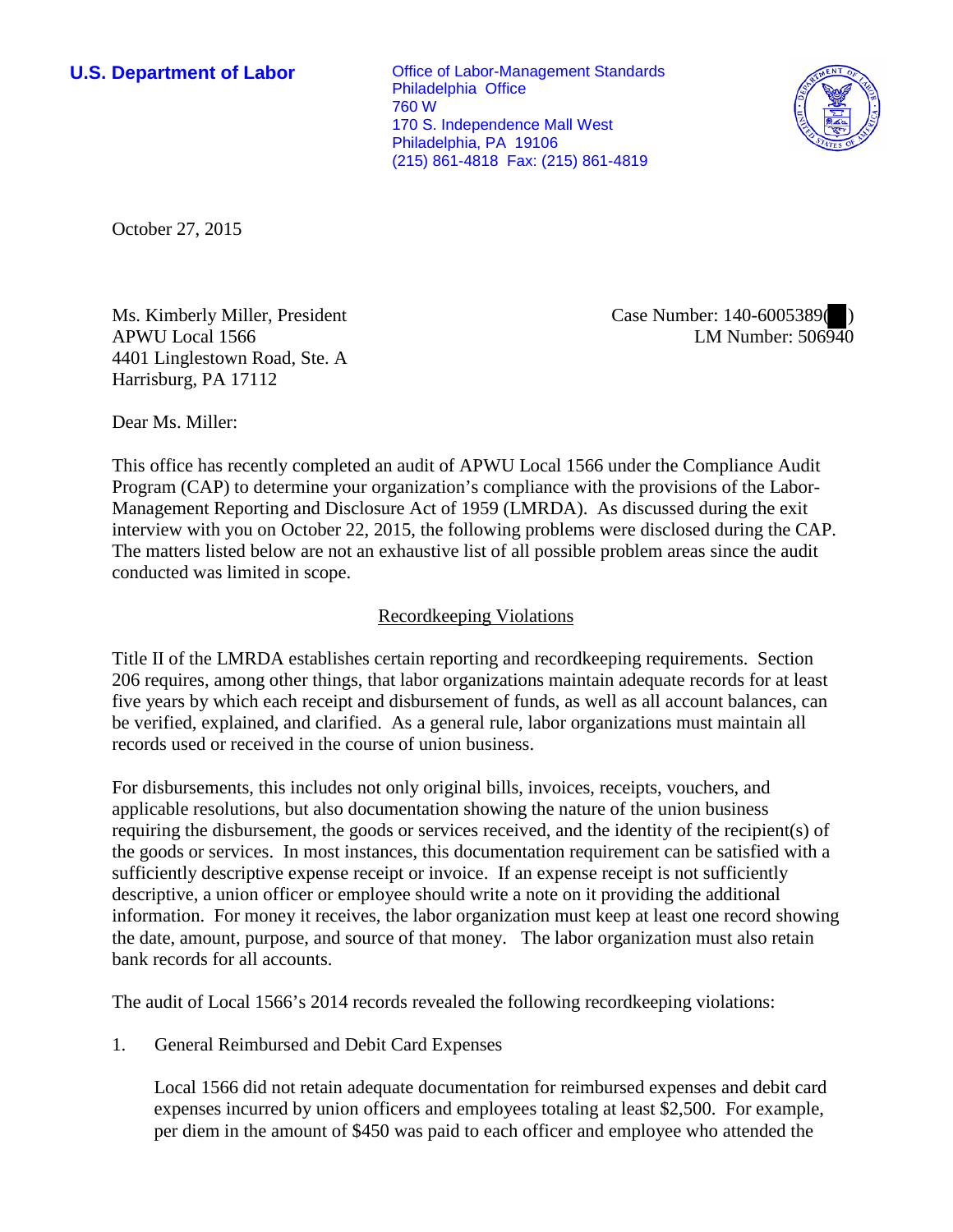national convention in Chicago, Illinois. Expense vouchers were not maintained for all officers and employees who attended the convention and received per diem. Also, no backup documentation was retained for a \$440 debit card disbursement to the United States Postal Service on December 31, 2014.

As noted above, labor organizations must retain original receipts, bills, and vouchers for all disbursements. The president and treasurer (or corresponding principal officers) of your union, who are required to sign your union's LM report, are responsible for properly maintaining union records.

### 2. Lost Time

Local 1566 did not retain adequate documentation for lost time reimbursement payments to union officers and employees on at least nine occasions. The union must maintain records in support of lost time claims that identify each date lost time was incurred, the number of hours lost on each date, the applicable rate of pay, and a description of the union business conducted. The OLMS audit found that Local 1566 did not maintain vouchers for some instances of lost time. Additionally, multiple lost wage vouchers that were maintained by Local 1566 did not contain all of the required information listed above.

During the exit interview, I provided a compliance tip sheet, *Union Lost Time Payments*, that contained a sample of an expense voucher Local 1566 may use to satisfy this requirement. The sample identifies the type of information and documentation that the local must maintain for lost wages and other officer expenses.

Based on your assurance that Local 1566 will retain adequate documentation in the future, OLMS will take no further enforcement action at this time regarding the above violations.

#### Reporting Violation

The audit disclosed a violation of LMRDA Section 201(b), which requires labor organizations to file annual financial reports accurately disclosing their financial condition and operations. The Labor Organization Annual Report (Form LM-2) filed by Local 1566 for the fiscal year ended December 31, 2014, was deficient in that:

#### Cash Reconciliation

The figures reported in Statements A (Assets and Liabilities) and B (Receipts and Disbursements) of Local 1566's 2014 LM-2 report were not the correct figures according to Local 1566's books after reconciliation to the bank statements.

Local 1566 filed an amended 2014 LM-2 report on September 24, 2015. OLMS will take no further enforcement action at this time regarding this violation.